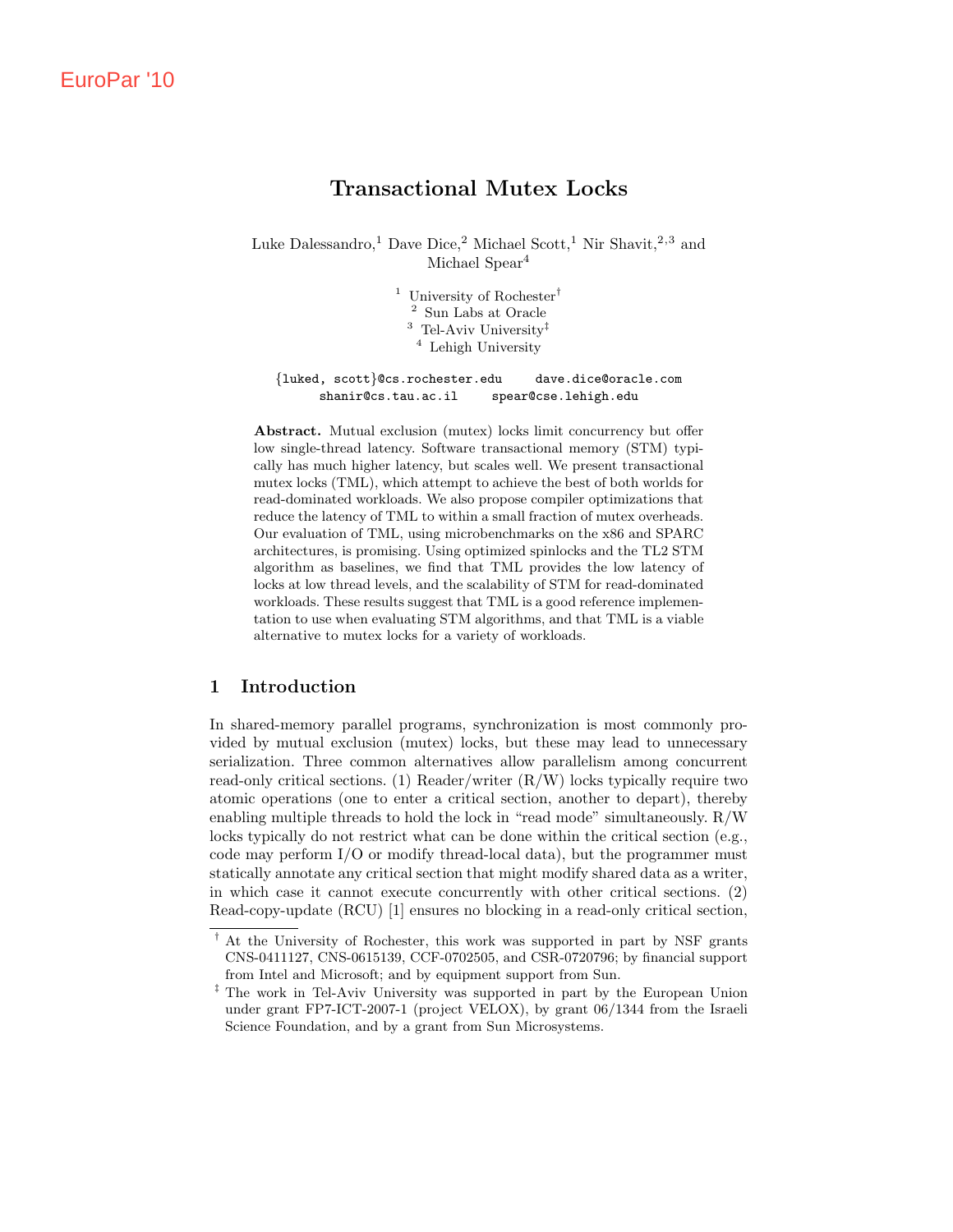but constrains the allowable behavior (e.g., doubly-linked lists can be traversed only in one direction). (3) Sequence locks (seqlocks) [2] forbid linked data structure traversal or function calls.

While software transactional memory (STM) [3] appears ideally suited to replacing  $R/W$  locks, RCU, and sequence locks, there are two main obstacles. First, STM implementations typically require significant amounts of global and per-thread metadata. This space overhead may be prohibitive if STM is not used often within an application. Second, STM tends to have unacceptably high single-thread latency, usually higher than  $2 \times$  that of lock-based code [4].

The nature of many critical sections in systems software suggests an approach that spans the gap between locks and transactions: specifically, we may be able to leverage TM research to create a better locking mechanism. In this paper we propose Transactional Mutex Locks (TML). TML offers the generality of mutex locks and the read-read scalability of sequence locks, while avoiding the atomic operation overheads of R/W locks or the usage constraints of RCU and sequence locks. These properties make TML an appealing lock replacement for many critical sections. They also suggest that TML, rather than a mutex lock, should be used as the baseline when evaluating new STM algorithms.<sup>1</sup>

# 2 The TML Algorithm

Lock-based critical sections require instrumentation only at the boundaries, to acquire and release the lock. STM-based critical sections also require instrumentation on every load or store to any location that may be shared. This instrumentation is costly: when entering a critical section, the thread must be checkpointed (e.g., via a call to setjmp); each load must be logged to enable detection of conflicts; each store must be logged, both to enable conflict detection and to enable undoing writes in the event of a conflict; and at the end of the region the entire set of reads must be double-checked to identify conflicts. If a conflict is detected, all writes must be un-done and the checkpoint must be restored (e.g., via a call to longjmp), so that the critical section can be rolled back and retried. Furthermore, many STM algorithms require the use of atomic instructions, such as compare-and-swap (cas), on each write to shared data.

TML is essentially an STM implemented via a single global seqlock. While it requires both boundary and per-access instrumentation, it keeps overhead low by trading concurrency for low latency: by allowing concurrency only among readonly critical sections, the entire cost can be reduced to a handful of instructions at boundaries, a few instructions on each load or store of shared data, no peraccess logging, and at most one cas per critical section.

### 2.1 Boundary and Per-Access Instrumentation

Listing 1 presents the instrumentation required for TML. We use glb to refer to a single word of global metadata, and loc to refer to the single, local word of

 $1$  We do precisely this in our PPoPP'10 paper [5], which while published earlier was completed after the work presented here.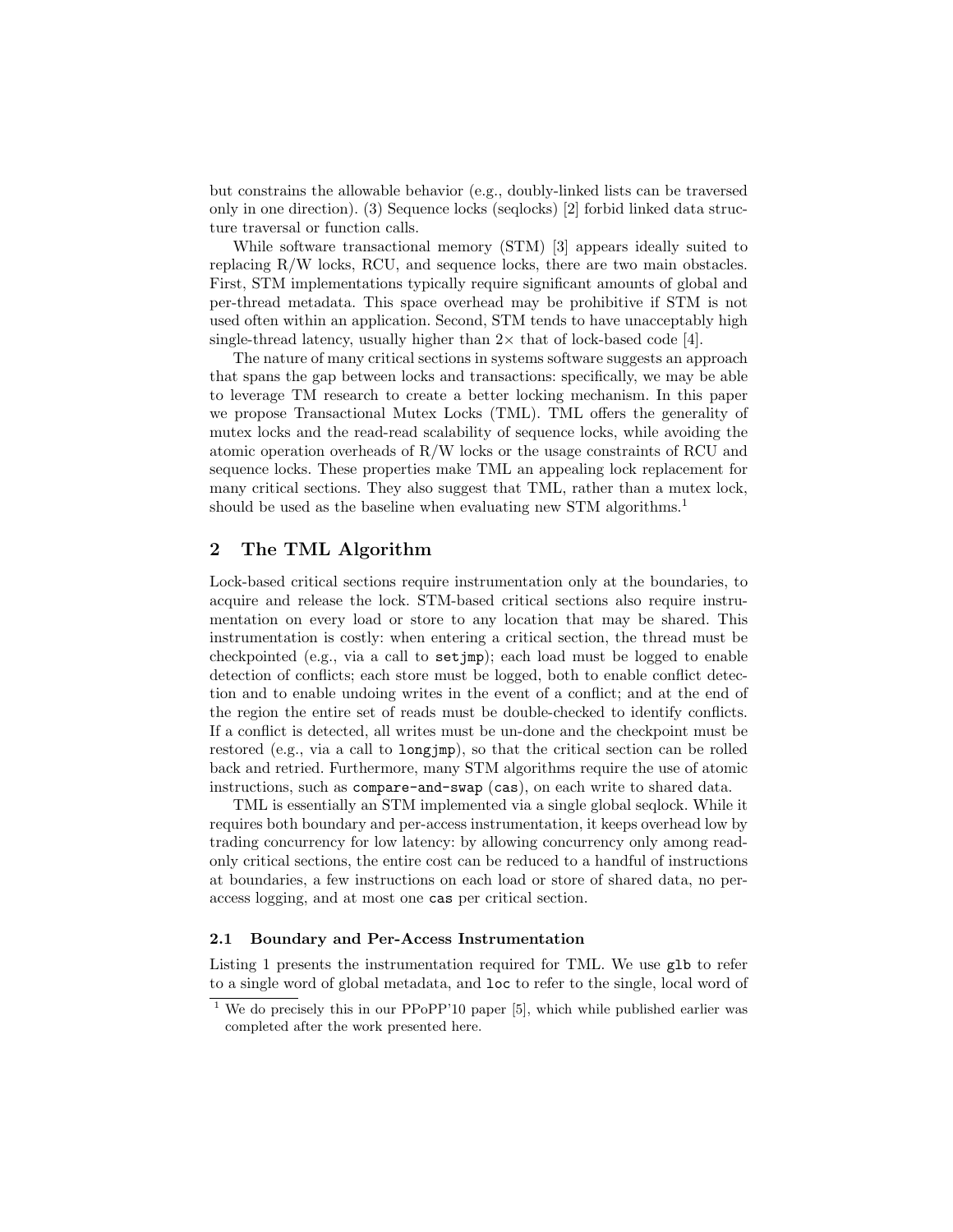Listing 1 TML instrumentation.

```
TMBegin: TMEnd:
1 checkpoint() 1 if (--nest) return
2 if (nest++) return 2 if (loc & 1) glb++
3 while ((\text{loc} = \text{glb}) \& 1) \{ \}TMWrite(addr, val):
\texttt{TMRead}(\texttt{addr}): 1 if (!(\texttt{loc } k 1))1 \text{tmp} = \text{*addr} 2 if (!cas(&glb, loc, loc + 1))
2 if (glb != loc) 3 restore_chkpt()
3 restore_chkpt() 4 loc++
4 return tmp 5 *addr = val
```
metadata required by a thread in a critical section. We also maintain a per-thread local variable, nest, to support dynamic nesting of critical sections. TMBegin and TMEnd mark the beginning and ending of a critical section, respectively. Loads from shared memory are made via (inlined) calls to TMRead, and stores to shared memory are made via TMWrite. The checkpoint () and restore\_chkpt() functions can be mapped directly to setjmp() and longjmp(), respectively.

At a high level, the algorithm provides a multi-reader, single-writer protocol. Which critical sections perform writes need not be determined statically; instead, threads can dynamically transition to writer mode. Whenever a thread suspects an atomicity violation (something that can happen only before it has become a writer), it unwinds its stack and restarts using the restore\_chkpt() function. Three properties ensure atomicity for race-free programs:

- When glb is even, there are no writing critical sections. This property is provided by line 3 of TMBegin, which prevents critical sections from starting when glb is odd; TMWrite lines 1–4, which ensure that a thread only modifies glb once via a call to TMWrite, and only by transitioning it from the even value observed at TMBegin to the next successive odd value; and TMEnd line 2, which ensures that a writer updates glb to the next successive even value when it has finished performing reads and writes.
- Concurrent writing critical sections are forbidden. A critical section  $C_i$  either never modifies glb, or else modifies it exactly twice, by incrementing it to an odd value at TMWrite line 2, and then incrementing it to an even value at TMEnd line 2. Since an intervening call to TMWrite from critical section  $C_i$  cannot proceed between when  $C_i$  sets glb odd and when  $C_i$  completes, concurrent writing critical sections are prevented.
- Within any critical section, all values returned by TMRead are consistent with an execution in which the critical section runs in isolation. We have already shown that critical sections cannot start when a writing critical section is in flight. Since writing critical sections execute in isolation, and can only become writers if there have been no intervening writing critical sections, it remains only to show that a call to TMRead by read-only critical section  $C_i$  will not succeed if there has been an intervening write in critical section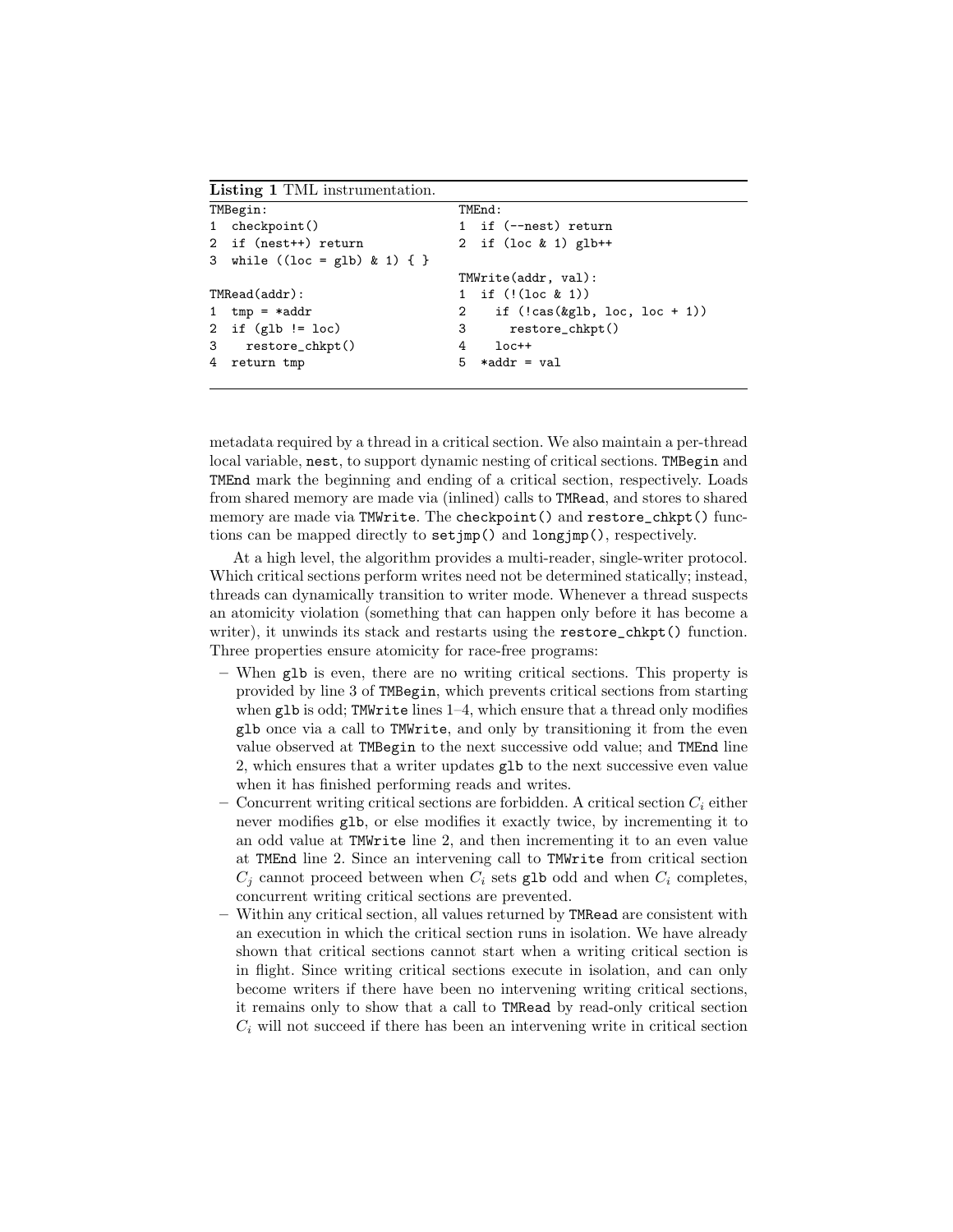$C_j$ . On every call to TMRead by  $C_i$ , the test on line 2 ensures that glb has not changed since  $C_i$  began. Since modifications to glb always precede modifications to shared data, this test detects intervening writes.

#### 2.2 Implementation Issues

Ordering: Four constraints are required for ordering: read-before-read/write ordering is required after TMBegin line 3, read/write-before-write ordering is required in TMEnd line 2, write-before-read/write ordering is required after TMWrite line 2, and read-before-read ordering is required before TMRead line 2. Of these, only the cost of ordering in TMRead can be incurred more than once per critical section. On TSO and x86 architectures, where the cas imposes ordering, no hardware fence instructions are required, but compiler fences are necessary.

Overflow: Our use of a single counter admits the possibility of overflow. On 64-bit systems, overflow is not a practical concern, as it would take decades to occur. For 32-bit counters, we recommend a mechanism such as that proposed by Harris et al. [6]. Briefly, in TMEnd a thread must ensure that before line 2 is allowed to set glb to 0, it blocks until all active TML critical sections complete. A variety of techniques exist to make all threads visible for such an operation.

Allocation: If critical section  $C_i$  delays immediately before executing line 1 of TMRead with address  $X$ , and a concurrent critical section frees  $X$ , then it is possible for  $C_i$  to fault if the OS reclaims X. There many techniques to address this concern in STM, and all are applicable to TML.

- A garbage collecting or transaction-aware allocator [7] may be used.
- The allocator may be prohibited from returning memory to the OS.
- On some architectures, line 1 of TMRead may use a non-faulting load [8].
- Read-only critical sections can call restore\_chkpt when a fault occurs [9].

### 2.3 Programmability

I/O and Irrevocable Operations: A TML critical section that performs operations that cannot be rolled back (such as I/O and some syscalls) must never, itself, roll back. We provide a lightweight call suitable for such instances (it is essentially **TMWrite** lines  $1-4$ ). This call must be made once before performing  $I/O$  or other irrevocable operations from within a critical section [10, 11]. For simplicity, we treat memory management operations as irrevocable.<sup>2</sup>

Interoperability with Legacy Code: In lock-based code, programmers frequently transition data between thread-local and shared states (e.g., when an element is removed from a shared lock-based collection, it becomes thread-local and can be modified without additional locks). Surprisingly, most STM implementations do not support such accesses [12–14]. In the terminology of Menon et al. [12], TML

<sup>2</sup> Since nearly all workloads that perform memory management (MM) also write to shared data, making MM irrevocable does not affect scalability, but eliminates the overhead of supporting rollback of allocation and reclamation.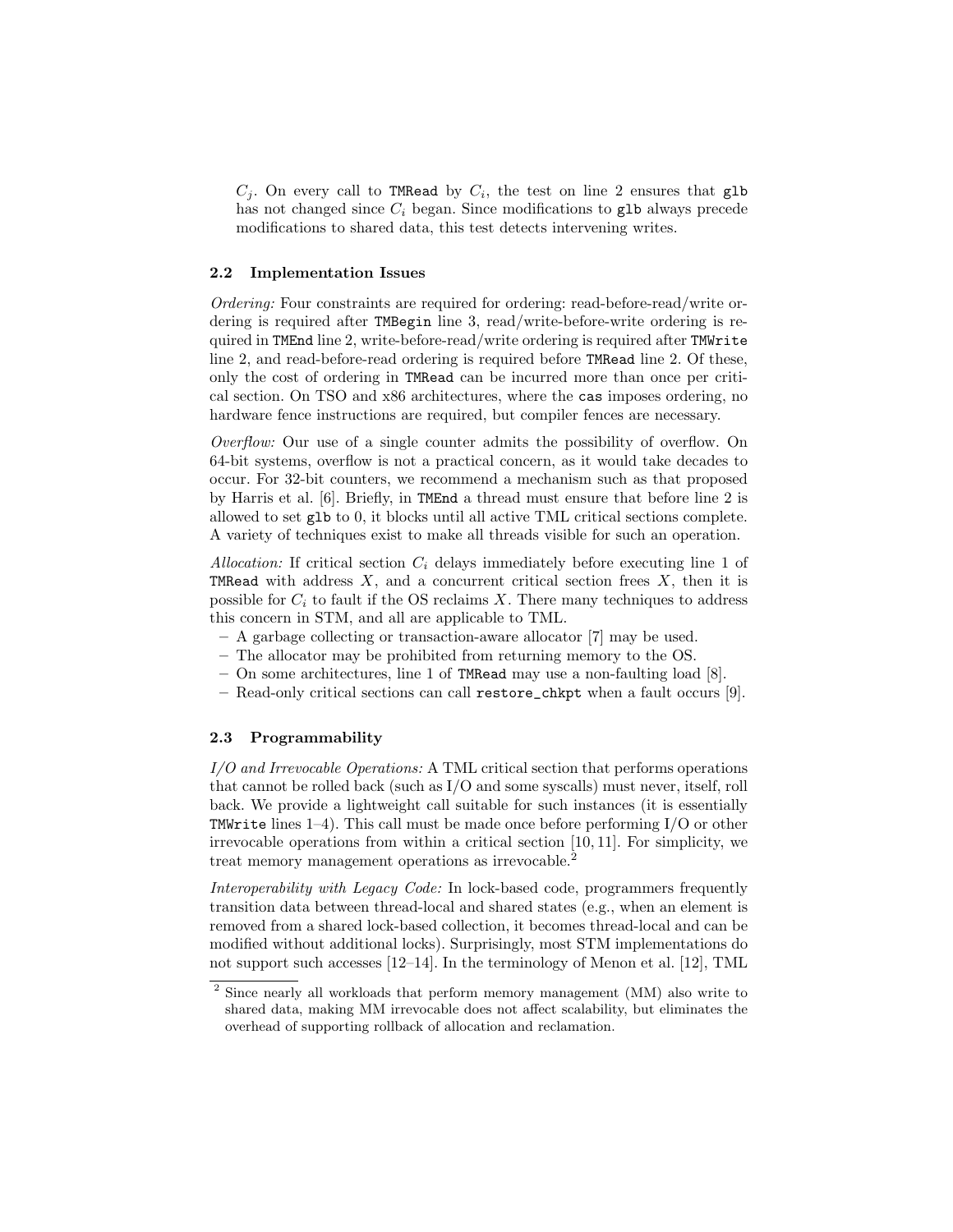provides asymmetric lock atomicity (ALA), meaning that race-free code can transition data between shared and private states, via the use of TML-protected regions. ALA, in turn, facilitates porting from locks to transactions without a complete, global understanding of object lifecycles.

The argument for ALA is straightforward: transitioning data from shared to private ("privatization") is safe, as TML uses polling on every TMRead to prevent doomed critical sections from accessing privatized data, and writing critical sections are completely serialized.<sup>3</sup> Transitions from private to shared ("publication") satisfy Menon's ALA conditions since the sampling of glb serves as prescient acquisition of a read lock covering a critical section's entire set of reads. These properties are provided by TMBegin line 3 and strong memory ordering between TMWrite lines 2 and 5.

Limitations: TML can be thought of as both a replacement for locks and an STM implementation. However, there are a few restrictions upon TML's use in these settings. First, when TML is used instead of a R/W lock, the possibility of rollback precludes the use of irrevocable operations (such as  $I/O$ ) within read-only critical sections. Instead, I/O must be treated as a form of writing. Second, when used as an STM, TML does not allow programmer-induced rollback for condition synchronization [15], except in the case of conditional critical regions [16], where all condition synchronization occurs before the first write. Third, our presentation assumes lexical scoping of critical sections (e.g., that the stack frame in which checkpoint() is executed remains active throughout the critical section). If this condition does not hold, then the critical section must be made irrevocable (e.g., via TMWrite lines 1–4) before the frame is deactivated.

### 2.4 Performance Considerations

Inlining and Instrumentation: Given its simplicity, we expect all per-access instrumentation to be inlined. Depending on the ability of the compiler to cache loc and the address of glb in registers, in up to six extra x86 assembly instructions remain per load, and up to 11 extra x86 assembly instructions per store. We also assume either a manually invoked API, such that instrumentation is minimal, or else compiler support to avoid instrumentation to stack, thread-local, and "captured" memory [17].

Cache Behavior: We expect TML to incur fewer cache coherence invalidations than mutex or R/W locks, since read-only critical sections do not write metadata. Until it calls TMWrite, a TML critical section only accesses a single global, glb, and only to read; thus the only cache effects of one thread on another are (1) a TMRead can cause the line holding glb to downgrade to shared in a concurrent thread that called TMWrite and (2) a failed TMWrite can cause an eviction in a concurrent thread that successfully called TMWrite. These costs are equivalent to

<sup>&</sup>lt;sup>3</sup> The sufficiency of these two conditions for privatization safety was established by Marathe et al. [14].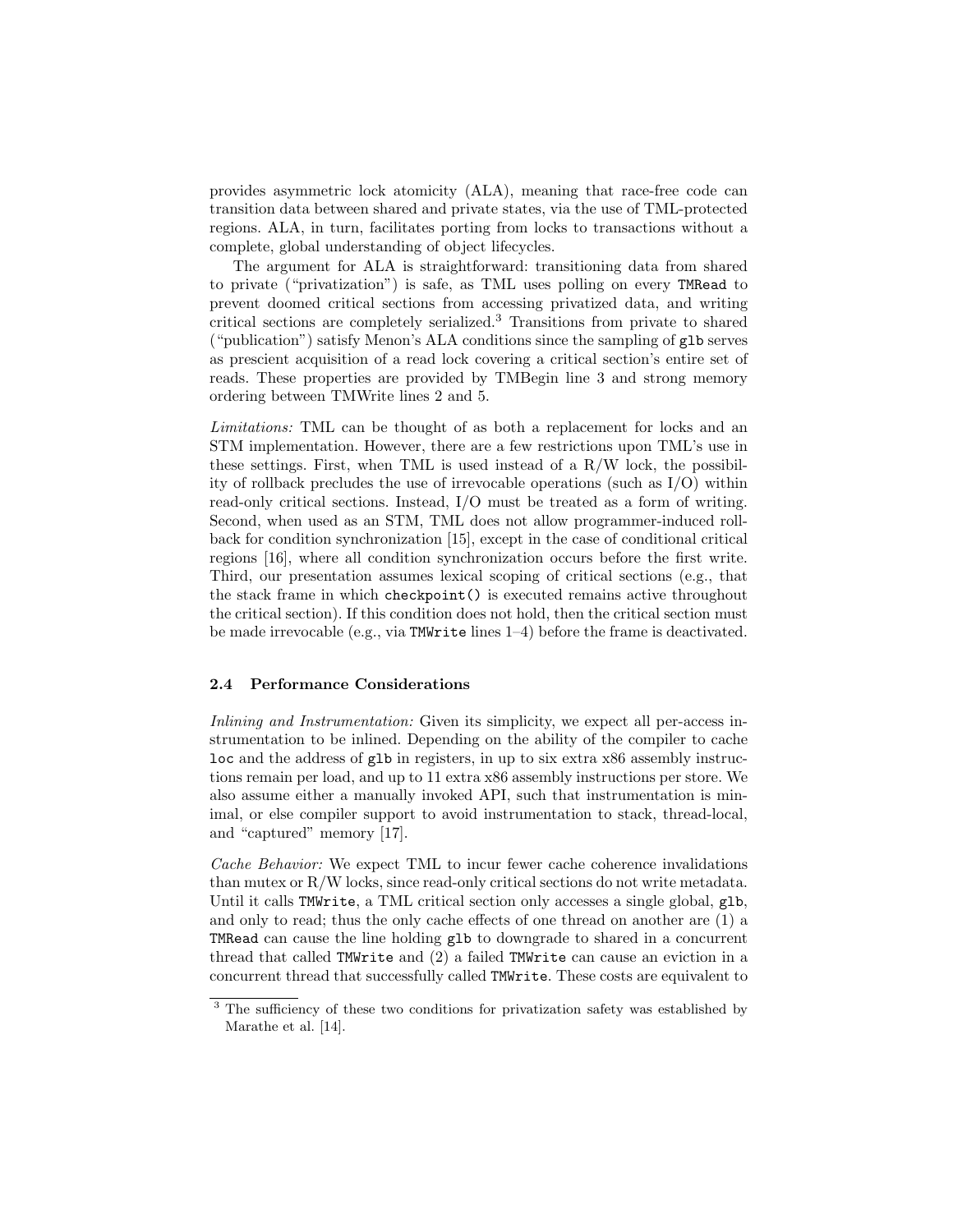those experienced when a thread attempts to acquire a held test-and-test-andset mutex lock. Furthermore, they are less costly than the evictions caused by R/W locks, where when any thread acquires or releases the lock, all concurrent threads holding the lock in their cache experience an eviction.

Progress: TML is livelock-free: in-flight critical section A can roll back only if another in-flight critical section W increments  $g1b$ . However, once W increments glb, it will not roll back (it is guaranteed to win all conflicts, and we prohibit programmer-induced rollback). Thus  $A$ 's rollback indicates that  $W$  is making progress. If starvation is an issue, the high order bits of the nest field can be used as a consecutive rollback counter. As in RingSTM [18], an additional branch in TMBegin can compare this counter to some threshold, and if the count is too high, make the critical section irrevocable at begin time.

# 3 Compiler Support

When there are many reads and writes, the instrumentation in Listing 1 admits much redundancy. We briefly discuss optimizations that target this overhead.

Post-Write Instrumentation  $(PWI)$ : When a critical section W issues its first write to shared memory, via TMWrite, it increments the glb field and makes it odd. It also increments its local loc field, ensuring that it matches glb. At this point, W cannot roll back, and no other critical section can modify glb until W increments it again, making it even. These other critical sections are also guaranteed to roll back, and to block until  $W$  completes. Thus once  $W$  performs its first write, instrumentation is not required on any subsequent read or write.

Unfortunately, standard static analysis does not suffice to eliminate this instrumentation, since glb is a volatile variable: the compiler cannot tell that glb is odd and immutable until W commits. We could assist the compiler by maintaining a separate per-thread flag, which is set on line 4 of TMWrite and unset in line 2 of TMEnd. TMWrite could then use this flag for its condition on line 1, and TMRead could test this flag between lines 1 and 2, and return immediately when the flag is set. Standard compiler analysis would then be able to elide most instrumentation that occurs after the first write of shared data.

A more precise mechanism for this optimization uses static analysis: any call to TMRead that occurs on a path that has already called TMWrite can skip lines 2–3. Similarly, any call to TMWrite that occurs on a path that has already called TMWrite can skip lines 1–4. Thus after the first write the remainder of a writing critical section will execute as fast as one protected by a single mutex lock. Propagation of this analysis must terminate at a call to TMEnd. It must also terminate at a join point between multiple control flows if a call to TMWrite does not occur on every flow. To maximize the impact of this optimization, the compiler may clone basic blocks (and entire functions) that are called from writing and nonwriting contexts.<sup>4</sup>

<sup>&</sup>lt;sup>4</sup> In the context of STM, similar redundancy analysis has been suggested by Adl-Tabatabai et al. [19] and Harris et al. [6].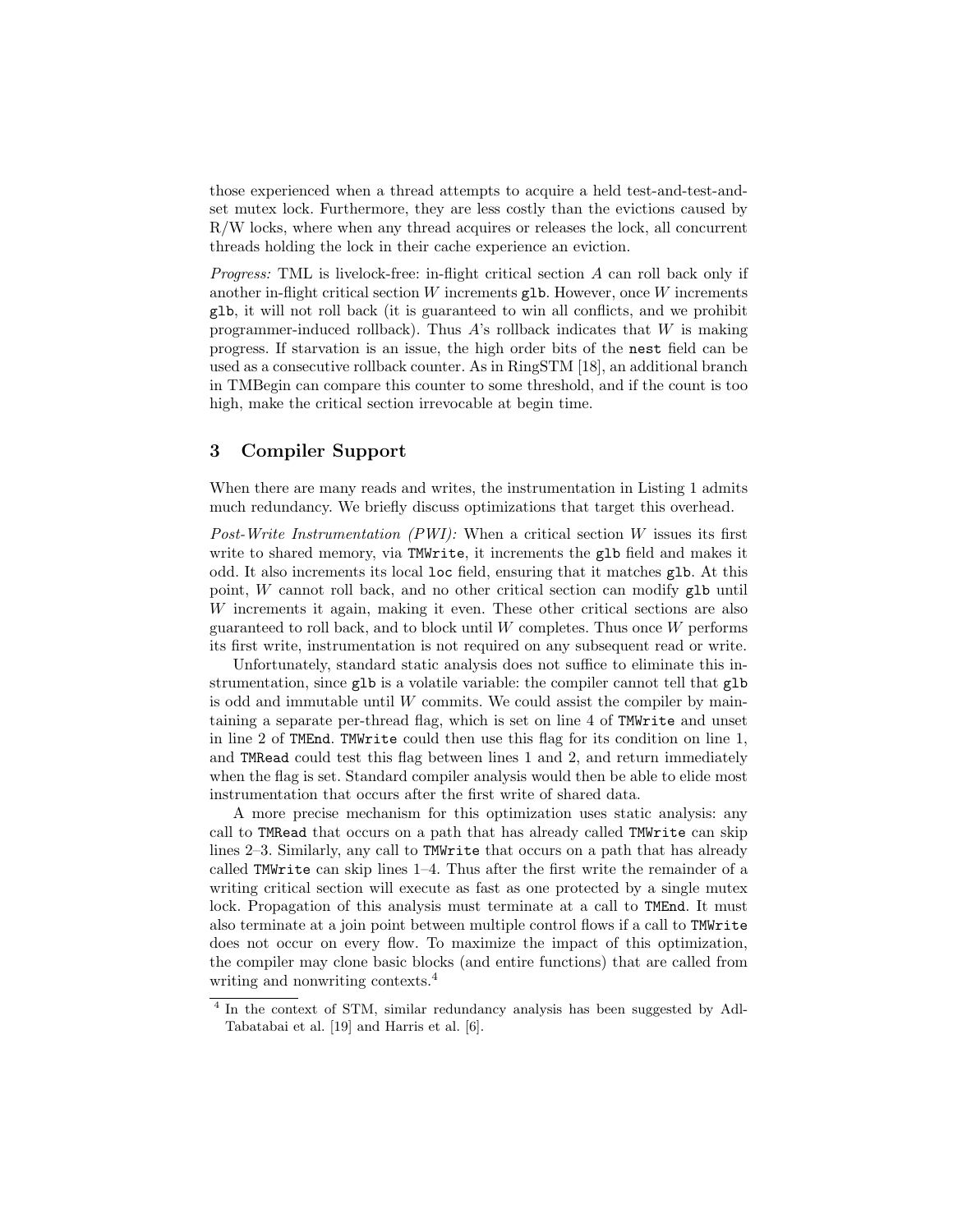Relaxing Consistency Checks (RCC): Spear et al. [20] reduce processor memory fence instructions within transactional instrumentation by deferring postvalidation (such as lines 2–3 of TMRead) when the result of a read is not used until after additional reads are performed. For TML, this optimization results in a reduction in the total number of instructions, even on machines that do not require memory fence instructions to ensure ordering. In effect, multiple tests of glb can be condensed into a single call without compromising correctness.

Lightweight Checkpointing and Rollback (LCR): When there is neither nesting nor function calls, the checkpoint at TMBegin can be skipped. Since all instrumentation is inlined, and rollback occurs only in read-only critical sections that cannot have any externally visible side effects, unwinding the stack can be achieved with an unconditional branch, rather than a long imp. Extending this optimization to critical sections that make function calls is possible, but requires an extra test on every function return.

# 4 Evaluation

We evaluate TML using parameterized microbenchmarks taken from the RSTM suite [21]. Experiments labeled "Niagara2" were collected on a 1.165 GHz, 64 way Sun UltraSPARCTM T2 with 32 GB of RAM, running SolarisTM 10. The Niagara2 has eight cores, each of which is eight-way multithreaded. On the Niagara2, code was compiled using gcc 4.3.2 with –O3 optimizations. Experiments labeled "Nehalem" were collected on an 8-way Sun Ultra27 with 6GB RAM and a 2.93GHz Intel Xeon W3540 processor with four cores, each of which is two-way multithreaded. Nehalem code was compiled using gcc 4.4.1, with –O3 optimizations. On both machines, the lowest level of the cache hierarchy is shared among all threads. However, the Niagara2 cores are substantially simpler than the Nehalem cores, resulting in different instrumentation overheads. On each architecture, we evaluate five algorithms:

- Mutex All critical sections are protected by a single coarse-grained mutex lock, implemented as a test-and-test-and-set with exponential backoff.
- R/W Lock Critical sections are protected by a writer-prioritizing R/W lock, implemented as a 1-bit writer count and a 31-bit reader count. Regions statically identified as read-only acquire the lock for reading. Regions that may perform writes conservatively acquire the lock for writing.
- STM Critical sections are implemented via transactions using a TL2-like STM implementation [8] with 1M ownership records, a hash table for write set lookups, and setjmp/longjmp for rollback. This implementation is not privatization safe.
- TML Our TML implementation, using setjmp/longjmp for rollback.
- TML+opt TML extended with the PWI, RCC, and LCR optimizations discussed in Section 3. These optimizations were implemented by hand.

In our microbenchmarks, threads repeatedly access a single, shared, prepopulated data structure. All data points are the average of five 5-second trials.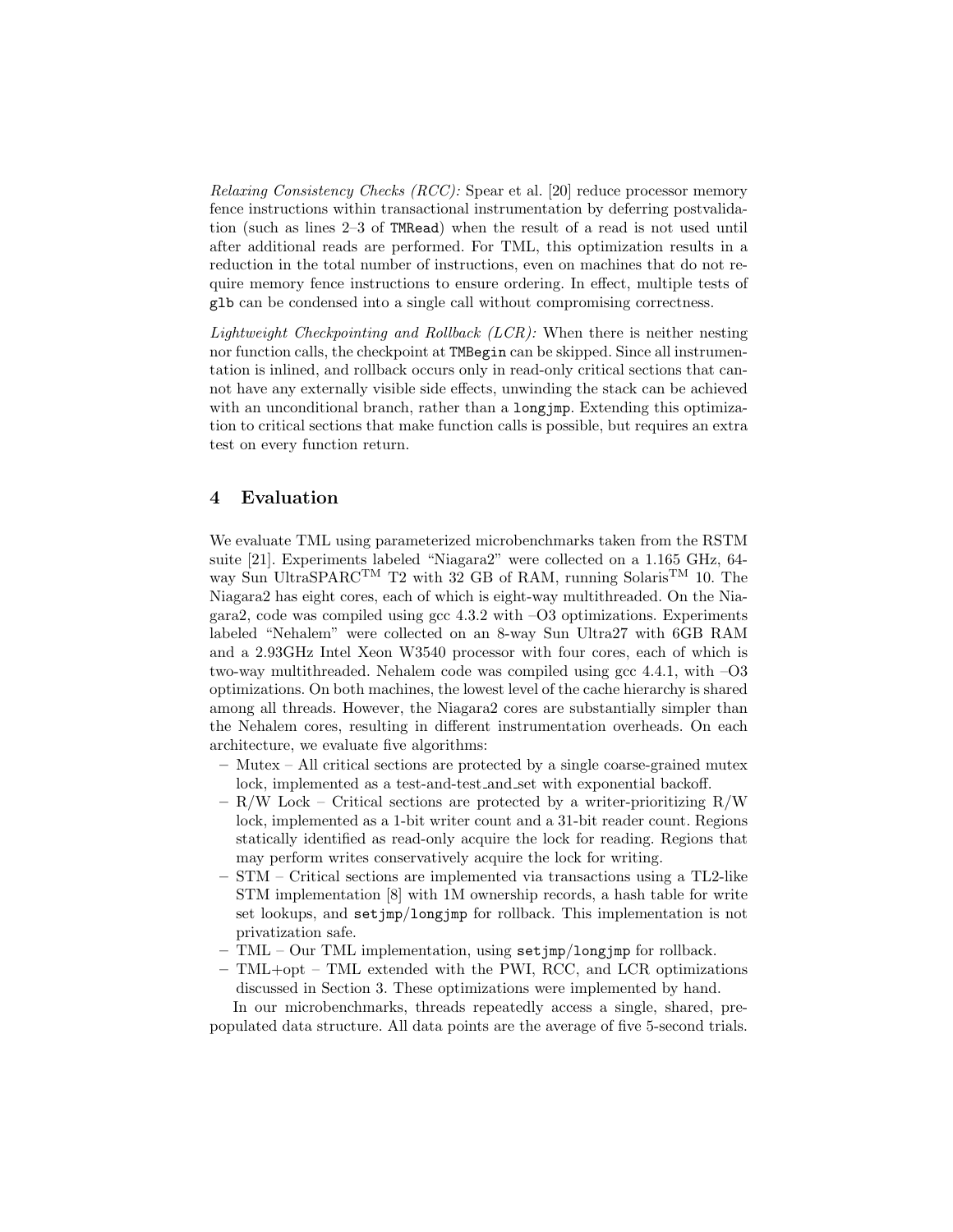

Fig. 1. Linked list benchmark. All threads perform 90% lookups, 5% inserts, and 5% deletes from a singly linked list storing 8-bit keys.

#### 4.1 List Traversal

Figure 1 presents a workload where threads perform 90% lookups, 5% inserts, and 5% removes from a linked list storing 8-bit values. TML scales well, since writes are rare. STM also scales well, but with much higher latency. In STM, each individual read and write must be logged, and the per-read instrumentation is more complex. The resulting overheads, such as increased pressure on the L1 cache, prevent the workload from scaling well beyond the number of cores  $-4$ and 8 threads, respectively, on the Nehalem and Niagara2. In contrast, since TML has constant per-thread metadata requirements, there is much less L1 contention, and scalability beyond the number of cores is quite good.

Furthermore, even with a shared cache the R/W Lock implementation does not perform as well as TML. There are three contributing factors: First, atomic operations on both critical section entrance and exit increase single-thread latency. Second, TML causes fewer cache evictions than R/W locks. Third, the conservative decision to acquire the lock in writer mode for critical sections that may perform writes limits scalability. Furthermore, TML allows a reader to complete while a writer is active if the reader can start and finish in the time between when the writer begins and when it performs its first write. In the List benchmark, writers perform on average 64 reads before their first write, providing ample time for a reader to complete successfully.<sup>5</sup>

On the Niagara2, simple in-order cores cannot mask even the lightweight instrumentation of TML. Thus even though TML is more than three times as fast as STM at one thread, it is slower than Mutex until two threads and slower than R/W Lock until four threads. Furthermore, we observe that the RCC and LCR

<sup>5</sup> This same property results in the PWI optimization having no noticeable impact on the List workload, since writer critical sections are rare and perform all reads before the first write.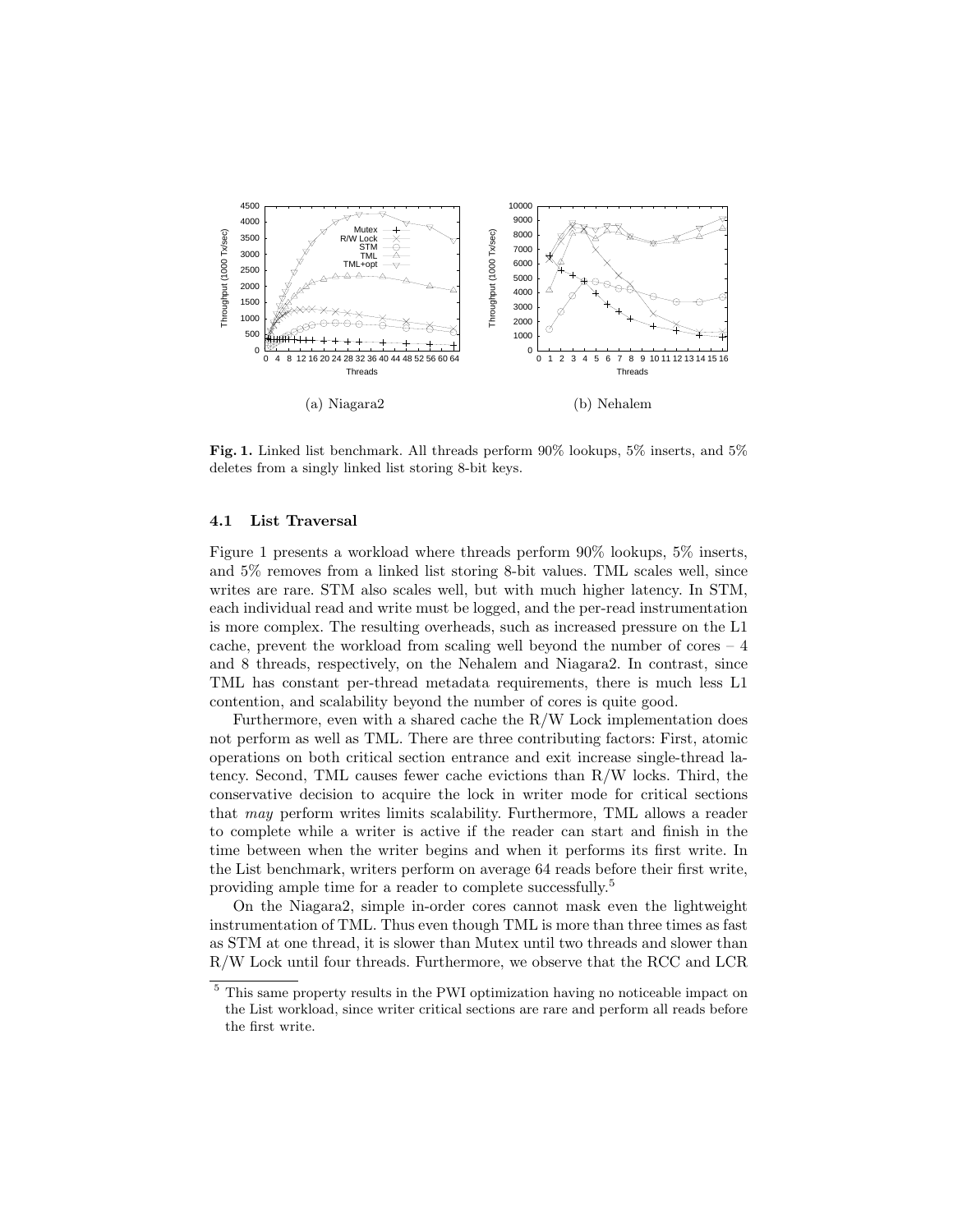

Fig. 2. Red-black tree benchmark. All threads perform a 90/5/5 mix of lookup/insert/remove operations on a red-black tree storing 16-bit keys.

optimizations have a profound impact on the Niagara2. Single-thread latency improves by more than  $10\%$ , resulting in a crossover with  $R/W$  Lock at 2 threads. In addition, decreasing the latency of critical sections leads to greater scalability.

On the Nehalem, cas is heavily optimized, resulting in impressive singlethread performance for both Mutex and R/W Lock. In contrast, the requirement for per-access instrumentation leads to TML performing much worse than the Mutex baseline. As a result, TML does not outperform single-threaded Mutex until three threads, at which point it also begins to outperform  $R/W$  Lock. As on the Niagara2, RCC and LCR optimizations lead to much lower single-thread latency (roughly the same as Mutex), but they do not yield a change in the slope of the curve. We also note that for the List, Nehalem is not able to exploit multithreading to scale beyond the number of cores. Last, on Nehalem, TML proves quite resilient to preemption, even without the use of Solaris schedct1.<sup>6</sup> This behavior matches our intuition that a preempted TML read-only critical section should not impede the progress of concurrent readers or writers.

#### 4.2 Red-Black Tree Updates

The List workload does not exhibit much parallelism in the face of writers, since any write is likely to invalidate most concurrent readers (or writers, in the case of STM). To assess the merits of TML relative to STM, we consider a (pre-populated) red-black tree in Figure 2. In this workload, we again have a 90/5/5 mix of lookups, inserts, and removes, but we now use 16-bit keys. This results in much shorter critical sections, but also many fewer true conflicts, since operations on different branches of the tree should not conflict.

Since it has fine-grained conflict detection, and since conflicts are rare, STM scales to the full capacity of the Niagara2. TML achieves a higher peak, but

 $6$  Schedctl allows a thread to briefly defer preemption, e.g., when holding locks.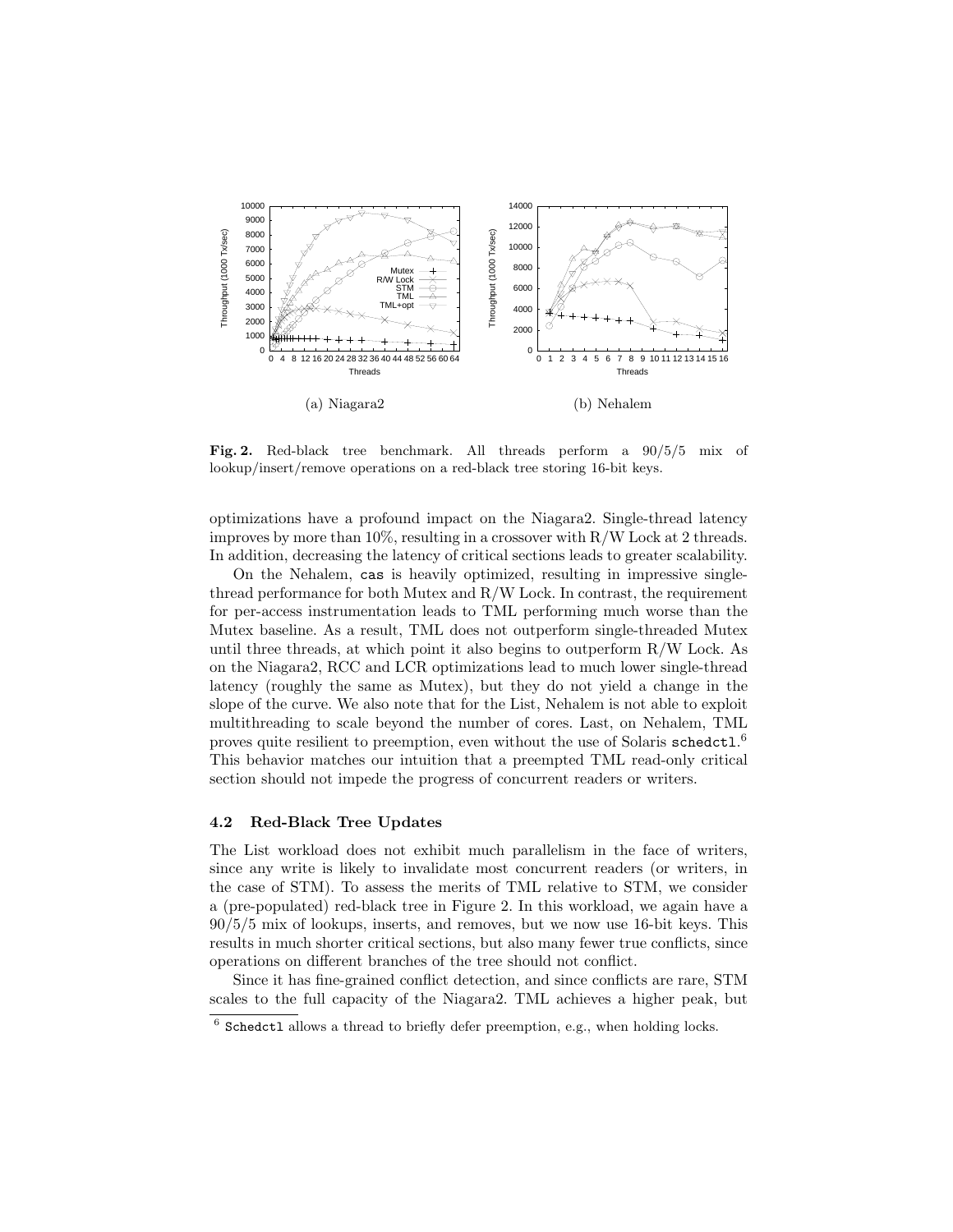then false conflicts cause performance to degrade starting around 32 threads. Separate experiments at all thread levels from 1–64 confirm that this tapering off is smooth, and not related to an increase in multithreading. As with the list, we observe that the conservative assumptions of writing critical sections cause R/W Lock to scale poorly, despite its lower single-thread latency.

On the Nehalem, STM starts from a lower single-thread throughput, but scales faster than TML. Both TML and STM scale beyond the core count, effectively using hardware multithreading to increase throughput. Furthermore, since there is significant work after the first write in a writing critical section, the ability of STM to allow concurrent readers proves crucial. At four threads, STM rollbacks are three orders of magnitude fewer than in TML, while commits are only 20% fewer. This implies that most TML rollbacks are unnecessary, but that the low latency of TML is able to compensate.

Surprisingly, we also see that our compiler optimizations have a negative impact on scalability for this workload on Nehalem. We can attribute this result to the LCR optimization. In effect, longjmp approximates having randomized backoff on rollback, which enables some conflicts to resolve themselves. In separate experiments, we found PWI and RCC to have a slight positive impact on the workload when LCR is not applied. We conclude that the wide issue width of the Nehalem decreases the merit of these optimizations.

#### 4.3 Write-Dominated Workloads

The scalability of TML relative to STM is tempered by the fact that TML is optimized for read-dominated workloads. As a higher percentage of critical sections perform writes, TML loses its edge over STM. In this setting, TML will often scale better than R/W locks, since a read-only critical section can overlap with the beginning of a writing critical section that does not perform writes immediately. However, TML should have lower throughput than an ideal STM, where nonconflicting critical sections can proceed in parallel.

We assess this situation in Figure 3. In the experiment, we fix the thread count at 4 on the Nehalem, and at 16 on the Niagara2, and then vary the frequency of read-only critical sections. For many workloads, a 90% read-only ratio is common, and in such a setting, TML provides higher throughput than STM. However, as the read-only ratio decreases, the workload still admits a substantial amount of parallelism. STM can exploit this parallelism, while TML, R/W locks, and mutex locks cannot.

### 5 Conclusions

In this paper, we presented Transactional Mutex Locks (TML), which provide the strength and generality of mutex locks without sacrificing scalability when critical sections are read-only and can be executed in parallel. TML avoids much of the instrumentation overhead of traditional STM. In comparison to reader/writer locks, it avoids the need for static knowledge of which critical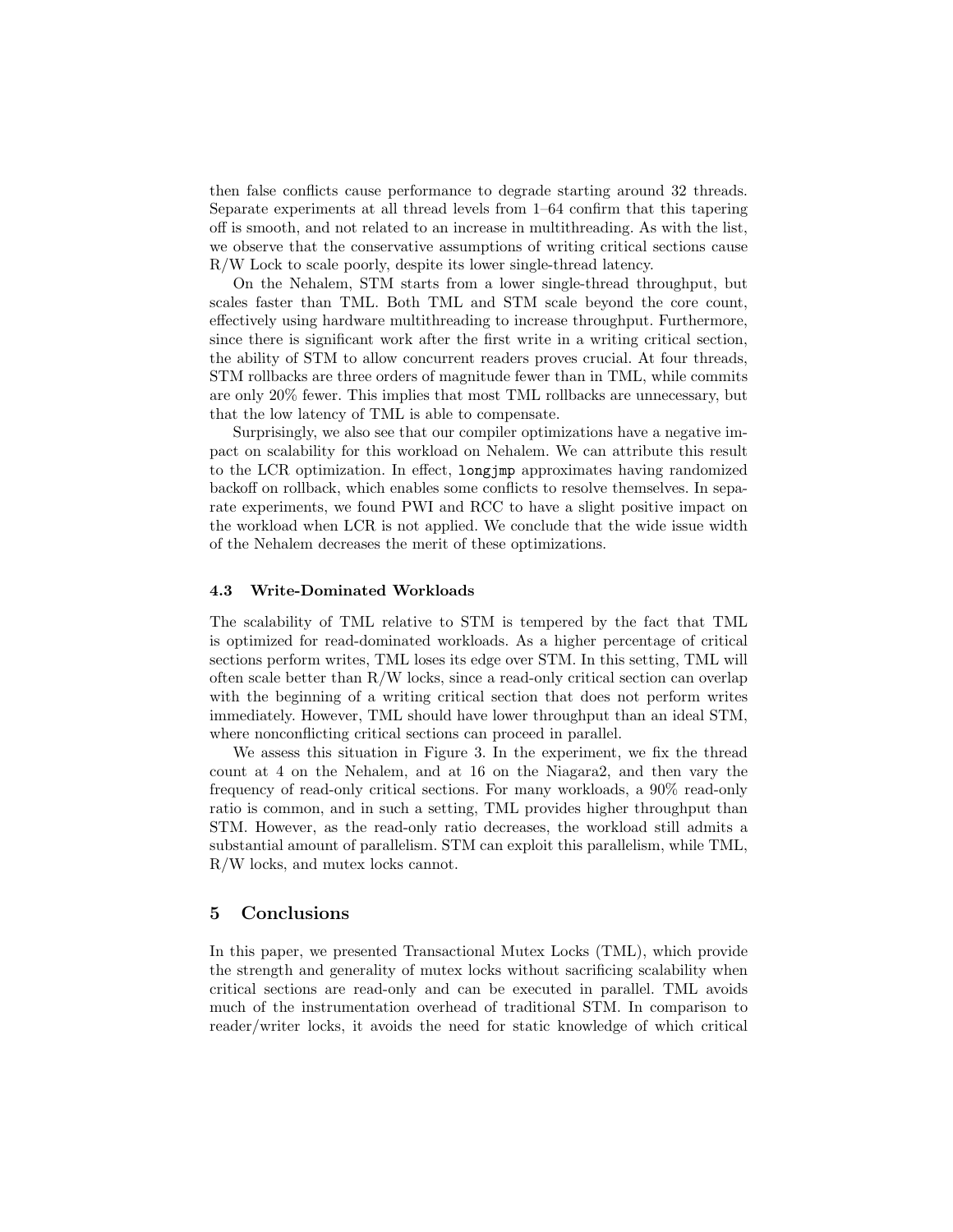

Fig. 3. Red-black tree benchmark with 16-bit keys. The percentage of read-only critical sections varies, while the number of threads is fixed.

sections are read-only. In comparison to RCU and sequence locks, it avoids restrictions on the programming model. Our results are very promising, showing that TML can perform competitively with mutex locks at low thread counts, and that TML performs substantially better when the thread count is high and most critical sections are read-only.

By leveraging many lessons from STM research (algorithms, semantics, compiler support) TML can improve software today, while offering a clear upgrade path to STM as hardware and software improvements continue. We also hope that TML will provide an appropriate baseline for evaluating new STM algorithms, since it offers substantial read-only scalability and low latency without the overhead of a full and complex STM implementation.

Acknowledgments: We thank the anonymous reviewers for many insightful comments that improved the quality of this paper.

# References

- 1. McKenney, P.E.: Exploiting Deferred Destruction: An Analysis of Read-Copy-Update Techniques in Operating System Kernels. PhD thesis, OGI School of Science and Engineering at Oregon Health and Sciences University (2004)
- 2. Lameter, C.: Effective Synchronization on Linux/NUMA Systems. In: Proc. of the May 2005 Gelato Federation Meeting, San Jose, CA (2005)
- 3. Shavit, N., Touitou, D.: Software Transactional Memory. In: Proc. of the 14th ACM Symp. on Principles of Distributed Computing, Ottawa, ON, Canada (1995)
- 4. Cascaval, C., Blundell, C., Michael, M., Cain, H.W., Wu, P., Chiras, S., Chatterjee, S.: Software Transactional Memory: Why Is It Only a Research Toy? Queue 6(5) (2008) 46–58
- 5. Dalessandro, L., Spear, M.F., Scott, M.L.: NOrec: Streamlining STM by Abolishing Ownership Records. In: Proc. of the 15th ACM SIGPLAN Symp. on Principles and Practice of Parallel Programming, Bangalore, India (2010)